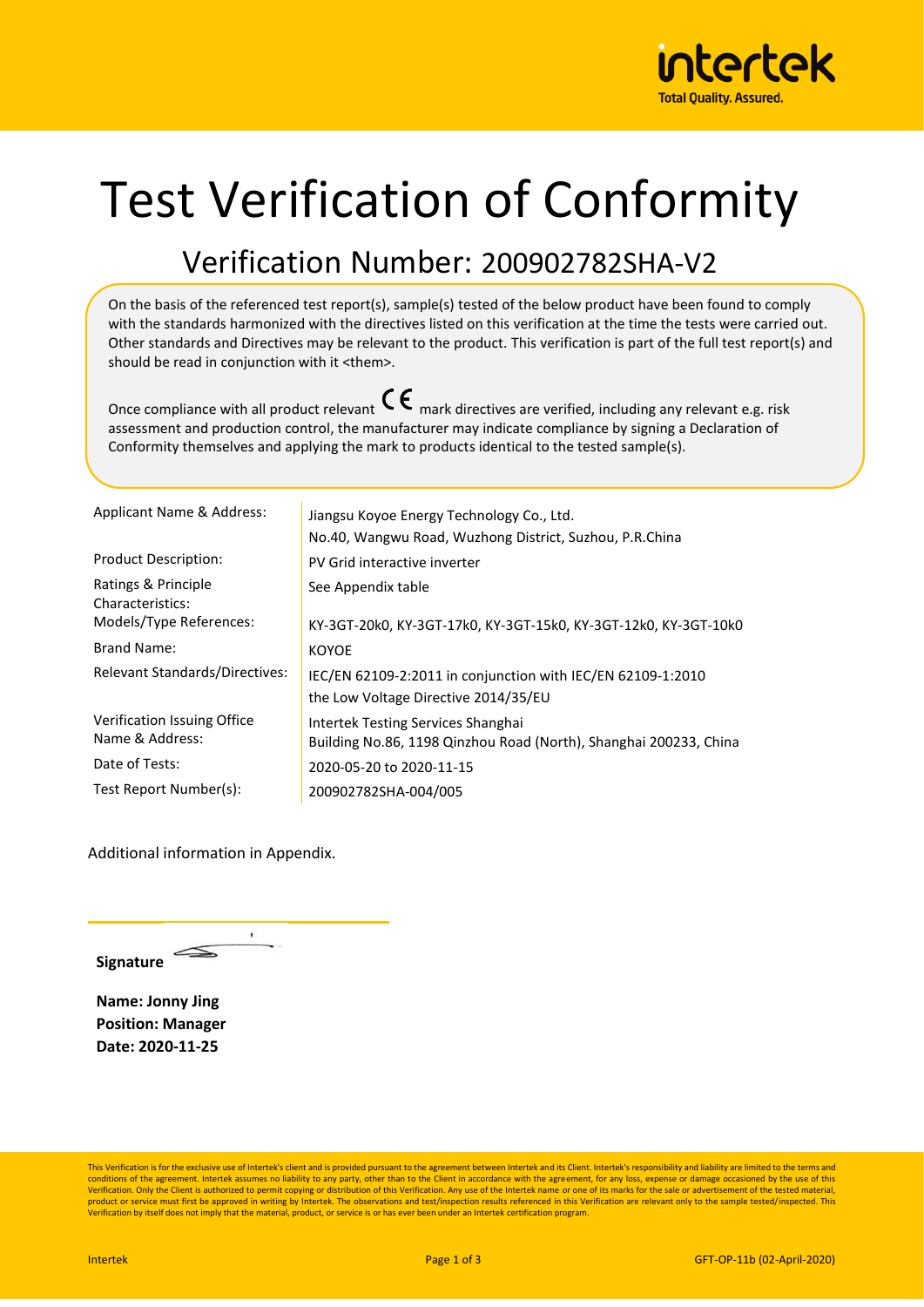

## **APPENDIX: Test Verification of Conformity**

**This is an Appendix to Test Verification of Conformity Number: 200902782SHA-V2**

Manufacturer:

Jiangsu Koyoe Energy Technology Co., Ltd. No.40, Wangwu Road, Wuzhong District, Suzhou, P.R.China

| <b>Specifications table</b>              |                                                            |                          |                 |  |
|------------------------------------------|------------------------------------------------------------|--------------------------|-----------------|--|
| <b>Model</b>                             | KY-3GT-20k0                                                | KY-3GT-17k0              | KY-3GT-15k0     |  |
| <b>PV</b> input:                         |                                                            |                          |                 |  |
| Vmax PV (Vdc)                            | 1000Vdc                                                    | 1000Vdc                  | 1000Vdc         |  |
| Isc PV (absolute Max.) (A)               | 28A/28A                                                    | 28A/28A                  | 28A/15A         |  |
| Number MPP trackers                      | $\overline{\mathcal{L}}$                                   | $\overline{\mathcal{L}}$ | $\overline{2}$  |  |
| Number input strings                     | 2/2                                                        | 2/2                      | 2/1             |  |
| Max. PV input current(A)                 | 23A/23A                                                    | 23A/23A                  | 23A/12A         |  |
| MPPT voltage range (Vdc)                 | 200-950Vdc                                                 | 200-950Vdc               | 200-950Vdc      |  |
| Vdc range @ full power (Vdc)             | 450-800Vdc                                                 | 450-800Vdc               | 450-800Vdc      |  |
| <b>AC Grid output</b>                    |                                                            |                          |                 |  |
| Normal Voltage (VAC)                     | 230/400 VAC, 3 φ/N/PE                                      |                          |                 |  |
| Frequency (Hz)                           | 50Hz                                                       |                          |                 |  |
| Max. continuous AC output<br>current (A) | 31A                                                        | 25A                      | 23A             |  |
| Max. continuous Power (kW)               | 20 <sub>k</sub> W                                          | 17 <sub>k</sub> W        | 15kW            |  |
| Max. continuous Power (kVA)              | 20kVA                                                      | 17 kVA                   | 15 kVA          |  |
| Power factor rated(adjustable)           | 1 $(-0.8^{\sim}+0.8)$                                      | 1 $(-0.8^{\sim}+0.8)$    | 1 $(-0.8~+0.8)$ |  |
| others                                   |                                                            |                          |                 |  |
| Protective class                         | Class I                                                    |                          |                 |  |
| Ingress protection                       | IP 65                                                      |                          |                 |  |
| working temperature                      | $-25^{\circ}$ C-60 $^{\circ}$ C (45 $^{\circ}$ C derating) |                          |                 |  |
| Overvoltage category                     | OVC II(PV), OVCIII (AC main Grid)                          |                          |                 |  |
| <b>Firmware Version</b>                  | V.0.0.00                                                   |                          |                 |  |

This Verification is for the exclusive use of Intertek's client and is provided pursuant to the agreement between Intertek and its Client. Intertek's responsibility and liability are limited to the terms and intert to the product or service must first be approved in writing by Intertek. The observations and test/inspection results referenced in this Verification are relevant only to the sample tested/inspected. This<br>Verification by itself d